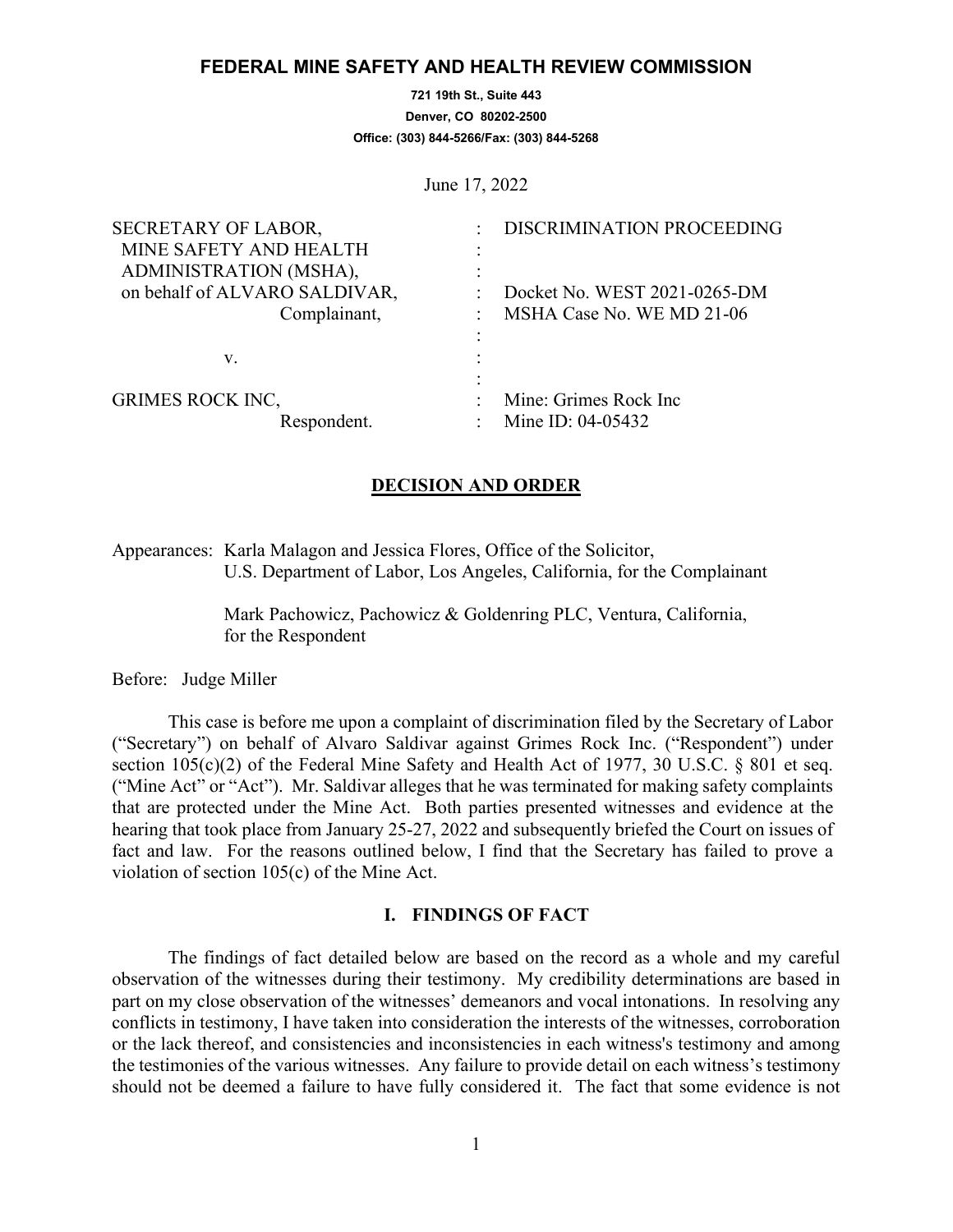discussed does not indicate that it was not considered. *See Craig v. Apfel*, 212 F.3d 433, 436 (8th Cir. 2000).

Grimes Rock operates a small sand and gravel mine located in Fillmore, California. This surface mine falls under the jurisdiction of the Mine Act, and its miners are covered by the Act's protections. *See* Jt. Stip. ¶ 1; 30 U.S.C. § 803. Alvaro Saldivar worked at Grimes Rock during two separate periods of employment. Grimes Rock first employed Saldivar as a welder in 2019. Jt. Stip. ¶ 7. Then, Grimes Rock re-hired Saldivar on October 5, 2020, and he continued working at the mine until he was terminated on January 15, 2021. Jt. Stip. ¶ 6. Saldivar's second stint of employment at Grimes Rock is the focus of the present discrimination proceeding.

Grimes Rock is owned by Russell Cochran and is managed by Ernesto Melendez, who oversees all operations at the mine. Melendez made the decision to rehire Saldivar in October 2020, motivated in part by Saldivar's high quality of work during his first term of employment. Tr. 389. Melendez testified that while there was no welder position available, he recognized the need for consistent servicing of the mine's mobile equipment, and he hired Saldivar to fill the role of "lube guy." Tr. 387.

The parties dispute certain details about Saldivar's precise title and role at Grimes Rock during the second period of his employment—Saldivar claims he was rehired as a "lube service technician and as an equipment operator" rather than a "lube guy"—but both sides largely agree as to what his duties were. Tr. 34. Grimes Rock rehired Saldivar to operate a lube truck that would carry oil and other automotive fluids around the mine and service its mobile equipment. However, at the time of Saldivar's rehiring, the lube truck had not yet been acquired, and so Saldivar was asked to help with other jobs around the mine. Tr. 36, 388. He was tasked with operating a water truck to assist with dust control, as well as operating a motor grader to help flatten and grade the roads at the mine. Tr. 36, 388. Management also asked Saldivar to service mobile equipment in the absence of the lube truck. Both sides agree that plant manager Rene Garcia and plant supervisor Aureliano Ruiz oversaw Saldivar's work, in addition to Melendez. Jt. Stip. ¶¶ 15,16.

### **A. Saldivar's training at Grimes Rock**

Saldivar's training upon returning to Grimes Rock began with a text message. On October 5, 2020, Ernesto Melendez texted Saldivar a link to an MSHA training video. *See* Sec'y Ex. 19. Melendez testified that he sent a link to the virtual training instead of conducting an in-person training because Grimes Rock offices were closed due to the COVID-19 pandemic. Tr. 391. On October 6, Saldivar signed and dated a certificate of training indicating that he completed the video training. Resp. Ex. E. Saldivar signed a similar form confirming additional training the next day. Both forms indicate that the type of training received was "New Miner" training. Resp. Ex. E.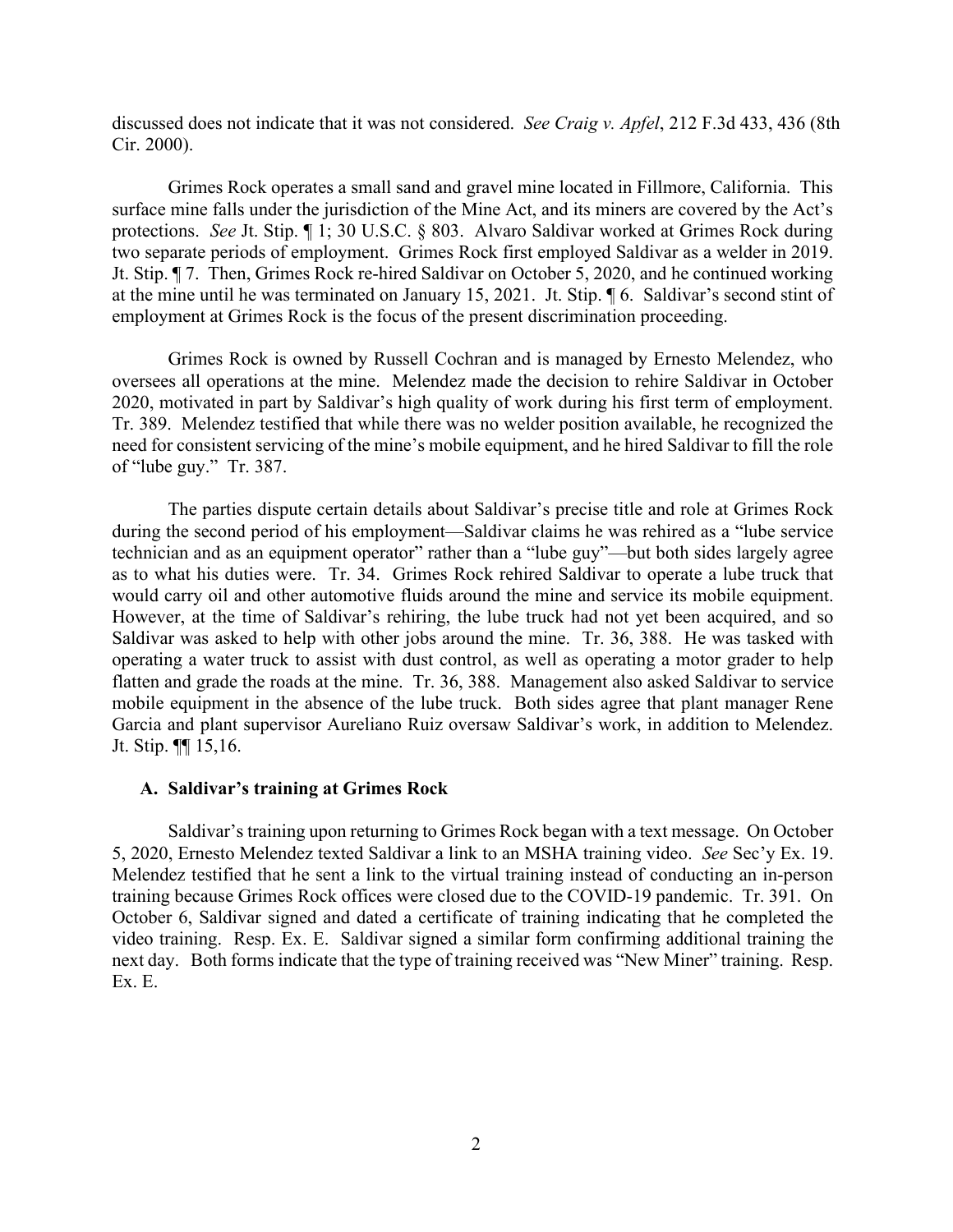Saldivar began operating the Peterbilt water truck and motor grader within the first few weeks of returning to Grimes Rock. He testified that he was asked to operate these pieces of equipment before he was trained on them. Tr. 36-38. Saldivar said at hearing that he operated the equipment for one month without training, and that he requested training for this equipment in his preoperational inspection forms. Tr. 96, 100. Eventually, Grimes Rock enlisted electrician Vic Lester to train Saldivar on the water truck and motor grader. Saldivar characterized the training on the water truck as a "360 walk around" and described the training on the motor grader as "improper." Tr. 98, 100. Vic Lester testified that water truck training involved the two men entering the cab, reviewing the controls, and then allowing Saldivar to operate the truck while Lester sat in the passenger seat. Tr. 610. Saldivar disputed this. Tr. 168. Lester also testified that he trained Saldivar on the motor grader by showing him the equipment, getting in the cab together, instructing him on how to operate the handles and levers to control the blade, and reviewing what to watch for while operating the grader. Tr. 613. Lester's testimony was corroborated by Melendez and Garcia, who testified that they witnessed Lester and Saldivar operating the equipment together. Tr. 396, 401, 465. Ruiz testified that Saldivar told him that he had been trained by Lester. Tr. 511. No information regarding the timing of the training is contained in the record.

Within the first few weeks of returning to Grimes Rock, Saldivar was also asked to begin servicing mobile equipment at the mine. This task included replenishing the fuel, checking the fluids, greasing the pinpoints, and performing other routine service on equipment such as the excavators, bulldozers, front loaders, and a backhoe at the mine. Tr. 38-39. Saldivar claimed that Grimes Rock only provided instruction on servicing the mobile equipment *after* he complained about the lack of training on his preoperational inspection forms. Tr. 96. Jordan Van Wie from Quinn Company led a training session that Saldivar described as a "360 walk around" of the equipment and a basic demonstration on how to "check fluids." Tr. 96, 101. Van Wie, a certified instructor of equipment maintenance, testified that he spent two or three hours showing miners the basic service techniques on four different pieces of equipment. Van Wie did not say if the training was before or after Saldivar made a complaint. Tr. 676, 679-80.

On occasion, Saldivar would have to move mobile equipment to the location where the grease and fluids were kept in order to service the equipment. According to Saldivar, he was directly ordered to move the equipment in this manner. Tr. 40. Saldivar testified that he was not trained on how to operate the heavy equipment, such as the backhoe. Tr. 40. He claimed that he directly requested training on the backhoe from Melendez and Garcia, but that the only training he received was a "360 walk around" of the equipment. Tr. 95-96. Melendez testified that neither he nor anyone else at the mine trained Saldivar regarding operation of the backhoe because Saldivar "was not an operator, there was no need for him to be on a backhoe." Tr. 405. According to Melendez, Grimes Rock equipment operators parked the mobile equipment on flat surfaces and "[t]here is no need to move any of the equipment" to service it, beyond maybe moving it "four feet." Tr. 434-35.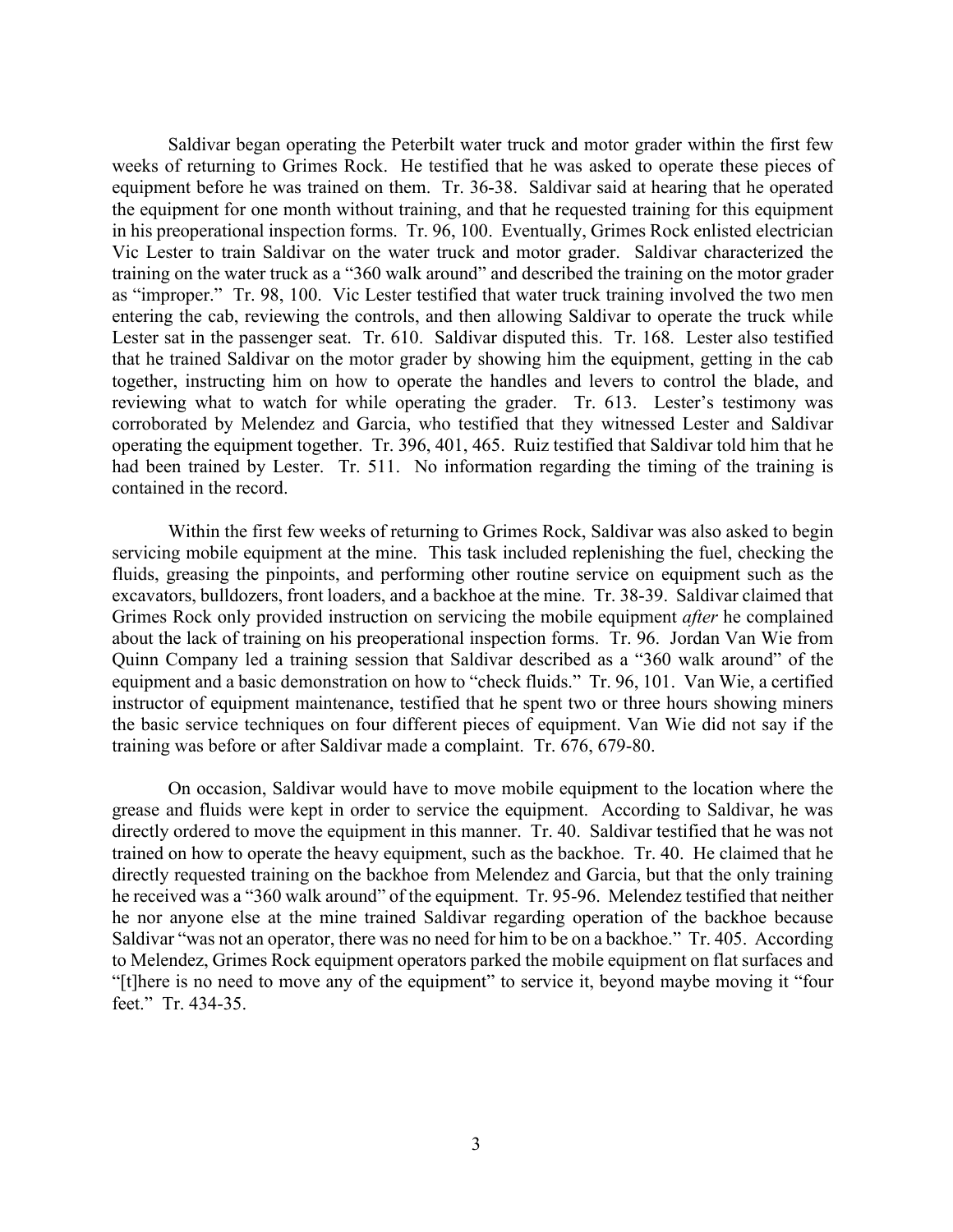### **B. Saldivar's first disciplinary action**

Three weeks after resuming work at Grimes Rock, Saldivar received his first disciplinary writeup. On October 27, Rene Garcia issued Saldivar a disciplinary form because the "water truck again for the third time was found with no coolant and very low on engine oil." Sec'y Ex. 2. Saldivar testified that, on that date, he had likely not yet received the Quinn Company training on equipment maintenance, and that the training he did receive lacked adequate instruction on how to service the water truck. Tr. 106.

# **C. The water truck tires, incident, and disciplinary action**

Saldivar noticed issues with the tires of the Peterbilt water truck early in his second stretch of employment at Grimes Rock. He testified that some tires were "bald," "cracked," and had "wires exposed." Tr. 43. Saldivar claimed that he verbally reported these issues to Melendez and Garcia and that he also informed management of the issues on his preoperational inspection sheets. Tr. 43-45. Melendez denied being told about balding tires. Tr. 412. Melendez testified that when a miner reports worn tires on a preoperational inspection form, Melendez will inspect the tires and make a "business decision" about whether they need to be replaced. Tr. 429.

On the evening of December 10, 2020, Saldivar was involved in an incident while driving the Peterbilt water truck. Saldivar operated the water truck that evening for dust-control purposes. He sprayed the roadside as he traveled downhill on the main mine road connecting the plant on top of the hill and the scales below. Saldivar turned the truck around at the bottom of the hill and returned uphill toward the plant. Saldivar testified that, as he drove up the steep grade, the truck's tires lost traction and the truck started sliding back downhill. Tr. 49. Saldivar sensed that he had lost control of the vehicle, and he tried to steer the truck into a nearby row of cinderblocks to stop the truck's slide. He succeeded, and the truck collided with the cinderblocks. The collision caused damage to a tire and a rim on the water truck. *See* Sec'y Ex. 6. Saldivar immediately radioed the night manager of the plant, Aureliano Ruiz, and informed him of the incident. Tr. 54- 55. Ruiz told Saldivar to try to drive the truck up the hill in first gear and park it at the plant so that Ruiz could inspect the damage. Tr. 54-55, 247. Saldivar was able to get the truck to the plant safely in first gear. Tr. 247.

The next morning, Saldivar informed Melendez about the incident via text message. *See* Sec'y Ex. 5. He detailed how he lost control of the truck and damaged a rim and a tire. Melendez responded by saying, "You need to be careful we will write you up on it." Sec'y Ex. 5. When Saldivar arrived at work the next morning, Rene Garcia issued him a discipline form for damaging company property. *See* Sec'y Ex. 3. Melendez testified that he "investigated" the water truck incident before authorizing the discipline form, but he and Saldivar agreed in their testimony that Melendez did not contact or interview Saldivar before the discipline was issued, apart from the single text message. Tr. 71, 358-59. Later that day, Melendez hired Pinky's Tire Service to replace the tire and rim on the water truck. Both Melendez and the tire technician testified that no tires had been replaced between October and December 10, that only a single tire was replaced on December 11, and that the remaining tires were in passable condition. Tr. 425-26, 597.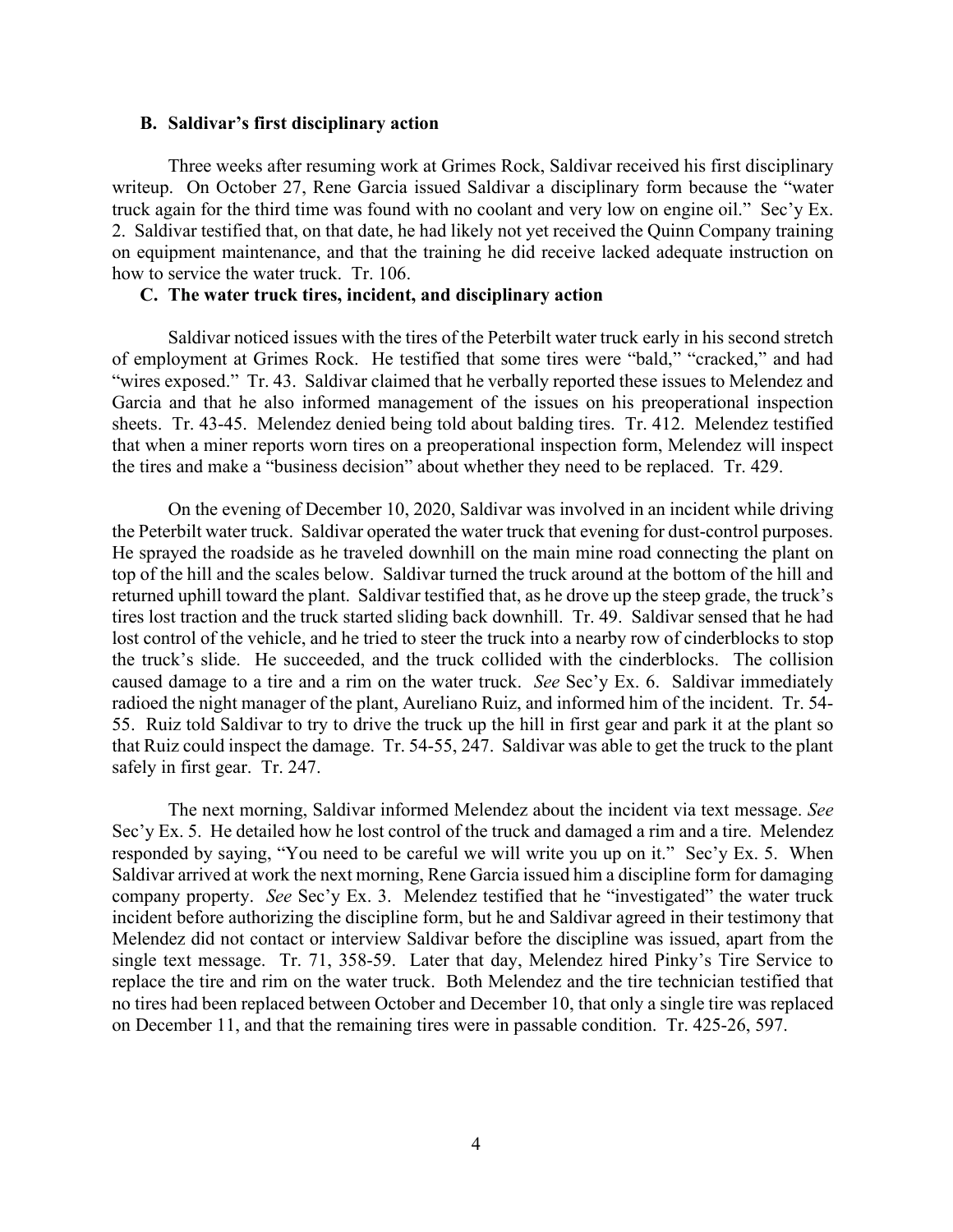### **D. Subsequent disciplinary actions**

After receiving the writeup about the water truck incident on December 11, Saldivar received his third disciplinary action the very next day. On December 12, Aureliano Ruiz issued Saldivar a writeup for arriving to work four hours late. *See* Sec'y Ex. 7. Ruiz issued this form on Rene Garcia's behalf, after Garcia told Ruiz that Saldivar failed to show up on time. Tr. 502. Ruiz testified that Saldivar gave no excuse for his tardiness except that "he ran late, that's it." Tr. 505. To Saldivar, the timing of this discipline form was suspicious because he had been tardy in the past without receiving any admonishment. Tr. 79. Saldivar admitted that he was late to work about once a week but claimed that he had obtained permission for these instances. Tr. 176-77. He also testified that he was late without permission "[m]aybe a couple of times." Tr. 178. Melendez testified that Saldivar's attendance record "wasn't good." Tr. 429. Oscar Nava, a former coworker of Saldivar at Grimes Rock, said that "everybody is late to work" at the mine. Tr. 316.

On January 13, 2021, Saldivar noticed that the transmission fill tube on a dozer was missing its cap, and he reported the missing cap to Garcia and Melendez. Tr. 83; Sec'y Ex. 8. Saldivar was ultimately written up for the missing cap. Sec'y Ex. 8. According to Saldivar, he received the writeup in retaliation for reporting the unsafe condition. Tr. 84-85. Yet Rene Garcia, who issued the writeup, said both at hearing and on the disciplinary form that Saldivar admitted to having left the fill tube uncapped after being confronted by the dozer operator. Tr. 472; Sec'y Ex. 8. The dozer operator confirmed this at hearing. Tr. 659. Saldivar denied having made any such admission. Tr. 84.

Saldivar's fifth and final writeup came the next day. Saldivar testified that he was assigned to grade the roads on January 14, and he was using the backhoe to collect the material needed as "base" in order to perform the grading. Tr. 86. When he was operating the backhoe, one of the tires was flat and appeared to separate from the rim. Tr. 85; Sec'y Ex. 10. Garcia issued Saldivar a writeup for the damage incurred to company property when Saldivar was "not paying attention" and "drove the tire off the wheel" of the backhoe. Sec'y Ex. 9. Garcia testified that he issued the disciplinary form because Saldivar was not supposed to be operating the backhoe and could not account for the damage to the tire. Tr. 469.

### **E. Saldivar's termination**

On January 15, 2021, Melendez radioed Saldivar to meet him at the scale house, where he informed Saldivar that he was fired. Tr. 173. Melendez gave Saldivar his final check and had him sign a termination letter. The letter indicated that Saldivar's employment was terminated due to "damaged company property and performance issues." Sec'y Ex. 15. Melendez testified at hearing that the factors he considered in terminating Saldivar included "his attitude, attendance, damaging the company property, not [being] willing to listen to anybody, [and] thinking he can do what he pleases at the mine." Tr. 432-33. Several employees of Grimes Rock testified that Saldivar's attitude was an issue at the mine. Tr. 407-19, 660-61, 669.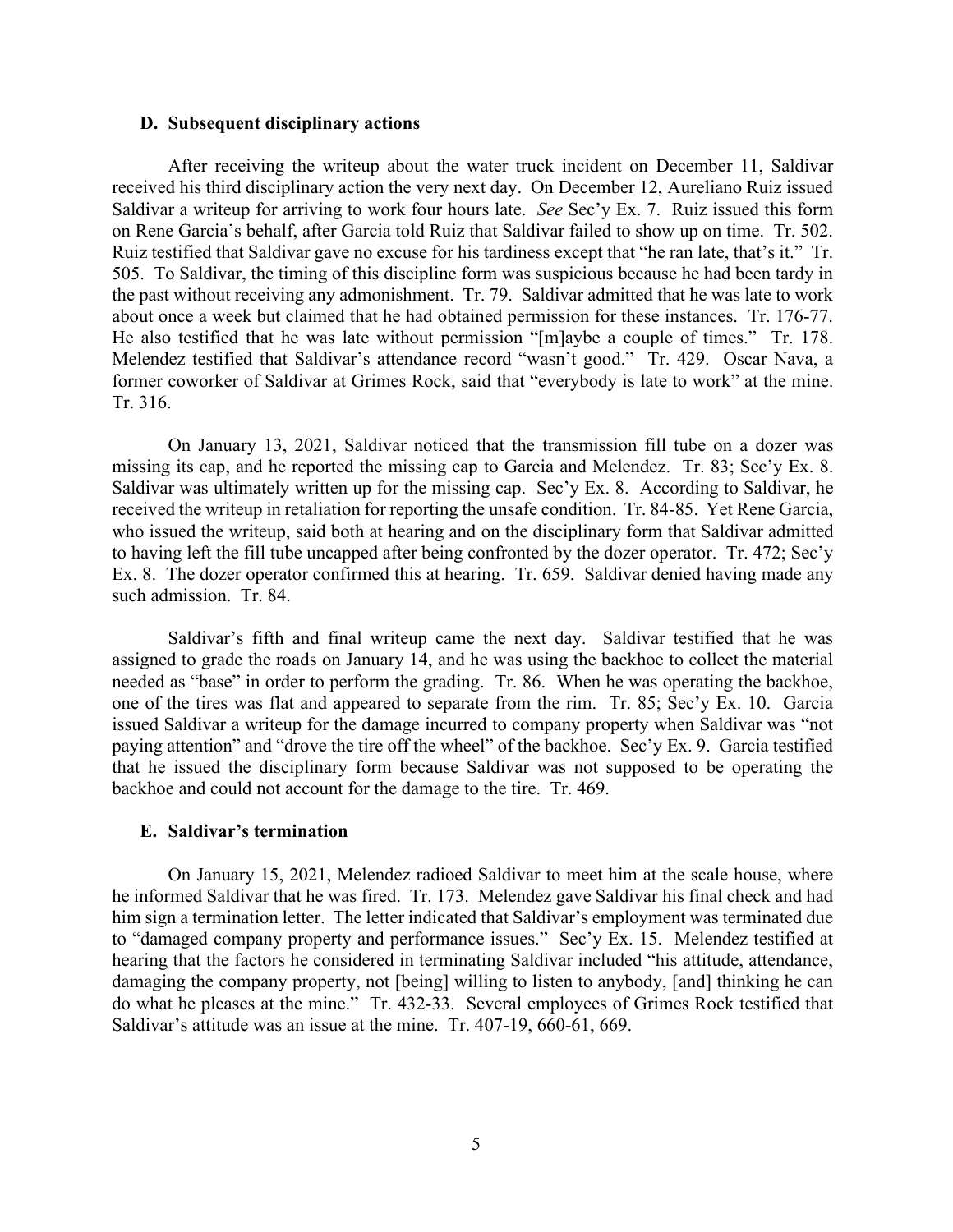#### **II. ANALYSIS**

Section  $105(c)(1)$  of the Mine Act prohibits a mine operator from discharging a miner, discriminating against him, or interfering with the exercise of his statutory rights "because . . . he has filed or made a complaint under or related to this chapter, including a complaint notifying the operator . . . of an alleged danger or safety or health violation" or "because of the exercise of such miner . . . of any statutory right afforded by this Act." 30 U.S.C. § 815(c)(1). Congress intended for the protections of section 105(c) "to be construed expansively to ensure that miners will not be inhibited in any way in exercising any rights afforded" by the Mine Act. S. Rep. 95-181, at 36, *reprinted in* Senate Subcomm. on Labor, Comm. on Human Res., Legis. History of the Federal Mine Safety and Health Act of 1977, at 624 (1978).

### **A. The standard for discrimination**

For decades, the Commission and its courts adjudicated claims of discrimination brought under section 105(c) of the Mine Act using the *Pasula-Robinette* framework. *Sec'y on behalf of Robinette v. United Castle Coal Co.*, 3 FMSHRC 803, 817-18 (Apr. 1981); *Sec'y on behalf of Pasula v. Consolidation Coal Co.*, 2 FMSHRC 2786, 2799-2800 (Oct. 1980). This framework was recently abrogated by the United States Court of Appeals for the Ninth Circuit. Specifically, the Ninth Circuit found flaw in the causation aspect of the *Pasula-Robinette* standard. Now, discrimination claimants within the Ninth Circuit must prove that unlawful discrimination was a "but-for" cause of the alleged adverse action. *Thomas v. CalPortland Co.*, 993 F.3d 1204, 1210 (9th Cir. 2021). The Ninth Circuit did not announce how this new standard would interact with the rest of the Commission's precedent regarding discrimination claims, and the Commission itself has not yet had the opportunity to opine on this matter. This Court must apply a test of discrimination that embeds a but-for causation standard and that also hews to the Commission's robust body of discrimination case law. Accordingly, this Court will adopt the test for discrimination as applied in the matter of first impression that appeared before the courts of the Commission. *See Thomas v. CalPortland Co*., 43 FMSHRC 531, 538-40 (Dec. 2021) (ALJ). [1](#page-5-0)

The test for discrimination under section  $105(c)$  of the Mine Act is therefore whether the complainant has proven, by a preponderance of the evidence, an adverse action that would not have been taken but for his engagement in protected activity.

<span id="page-5-0"></span> $<sup>1</sup>$  At the time of publication, only one court has had the opportunity to apply the new Ninth Circuit</sup> "but-for" standard after a hearing in a discrimination case. *See Thomas*, 43 FMSHRC at 538-40. That decision engaged in a detailed discussion of how to apply the Ninth Circuit's standard while preserving Commission precedent and honoring the intent of the legislators who drafted the Mine Act, who sought to encourage miners' free engagement in protected activity. Furthermore, the decision clarified how burden-shifting and the prima facie case are consistent with the Ninth Circuit's holding in *Thomas*. The test and the accompanying discussion are adopted here.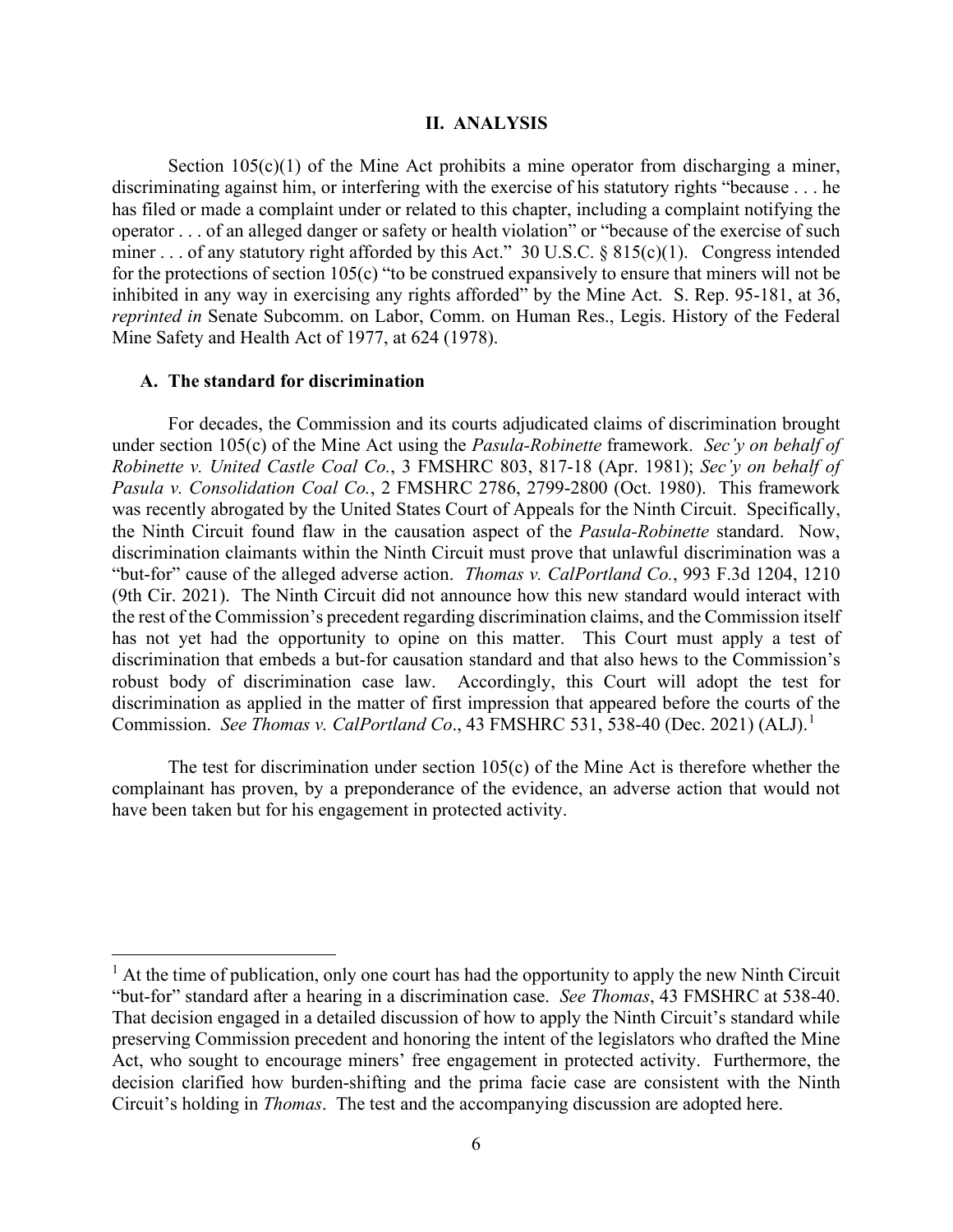In the absence of direct evidence of discrimination, a complainant may assert a prima facie case of discrimination under the Mine Act by showing that he engaged in protected activity and that the adverse action complained of was motivated in any part by that activity. This lower standard is not the ultimate standard of discrimination, but rather an evidentiary device that allows a miner to state a claim of discrimination using indirect evidence of discrimination, such as the operator's knowledge of the protected activity, its hostility towards the protected activity, the coincidence in time between the protected activity and the adverse action, and disparate treatment of the complainant. *Sec'y of Labor on behalf of Johnny Chacon v. Phelps Dodge Corp.*, 3 FMSHRC 2508, 2510 (Nov. 1981). If the miner successfully states his prima facie case, he has established a rebuttable presumption of discrimination under the Mine Act.

The mine operator then has an opportunity to rebut the miner's prima facie case by producing evidence showing that no protected activity occurred or that the adverse action was not motivated by the protected activity. This is merely a burden of production, not of persuasion. An operator's failure to produce any legitimate evidence in rebuttal to the prima facie case would result in a judgment in favor of the complainant. However, when an operator produces such evidence, the presumption of discrimination is nullified, and the judge must weigh the conflicting evidence according to the substantive "but-for" standard. During this final phase, the complainant must have an opportunity to show that the operator's explanation in rebuttal is pretextual. Throughout this entire process, the burden of persuasion never shifts to the mine operator.

## **B. Saldivar's claim of discrimination**

Under this newly articulated test, Alvaro Saldivar must prove that he suffered an adverse action and that the adverse action would not have been taken but for his protected activity. As an initial offering, Saldivar must first establish a prima facie case of discrimination.

## *1. Saldivar's prima facie case*

A prima facie case of discrimination requires a showing (i) that the complainant engaged in protected activity, (ii) that he suffered an adverse action, and (iii) that there is a motivational nexus between the protected activity and the adverse action. *See Driessen v. Nevada Goldfields, Inc.*, 20 FMSHRC 324, 328 (Apr. 1998); *Pasula*, 2 FMSHRC at 2799. The burden on the complainant is not onerous. He must only produce "evidence sufficient to support a conclusion" that he was discriminated against. *Driessen*, 20 FMSHRC at 328. A miner has proven his prima facie case when he has "present[ed] evidence from which the trier of fact could infer retaliation." *Turner v. National Cement Company of California*, 33 FMSHRC 1059, 1065 (May 2011).

## i. Protected activity

Alvaro Saldivar engaged in at least two instances of protected activity. First, Saldivar engaged in protected activity when he lodged safety complaints about the condition of the tires on the water truck. Saldivar testified that he had issues with the water truck's tires from the moment he was rehired. In his opinion, the tires were "bald" and "cracked" with "wires exposed." Tr. 41- 45. He testified that he alerted management of the poor tire condition both verbally and on his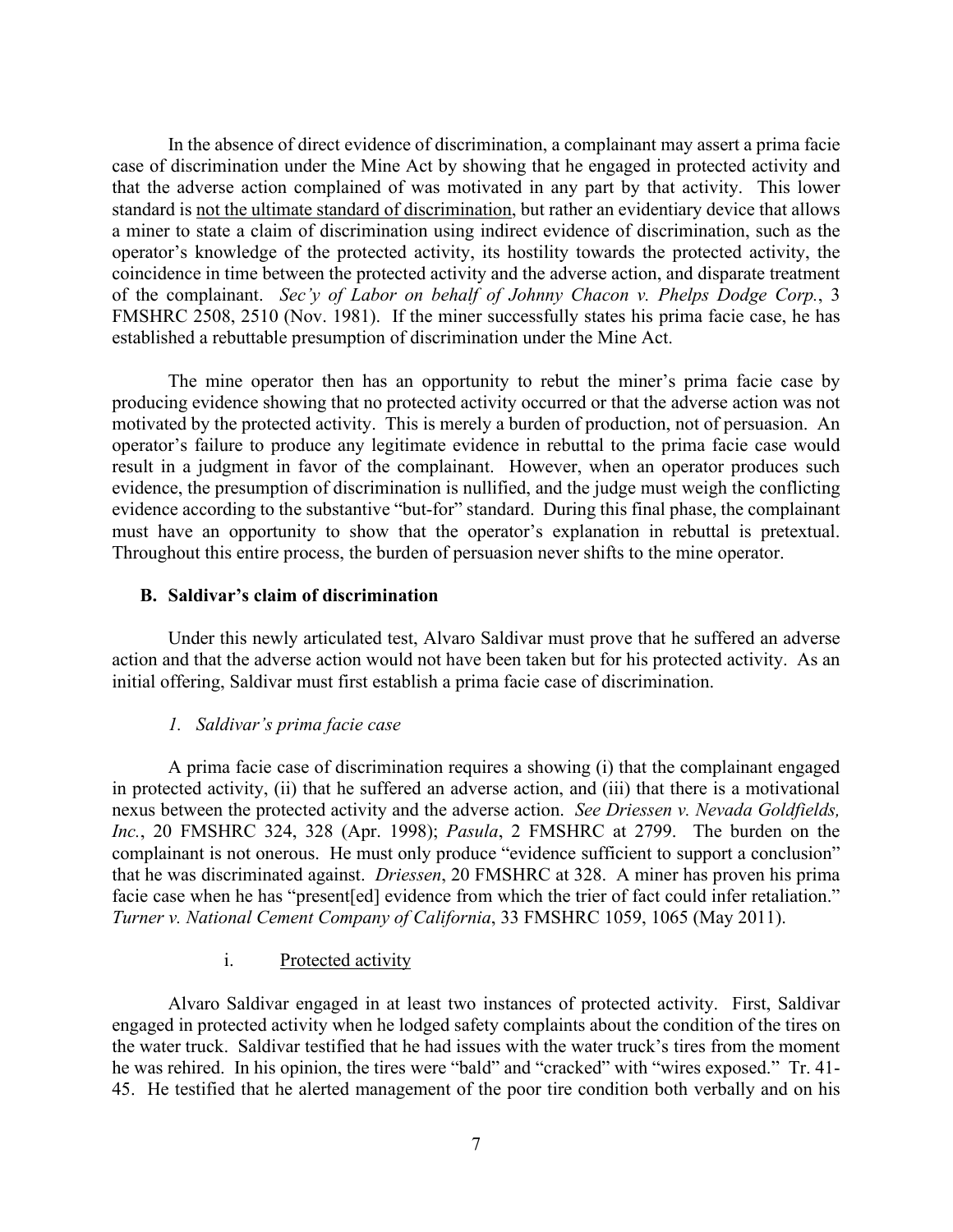preoperational inspection sheets. I find Saldivar's testimony on this issue to be credible. Melendez denied that Saldivar made such complaints, but he did acknowledge his policy of allowing some wear and tear on the tires as part of his "business decision" regarding whether they need to be replaced. Tr. 429. Also, I find it suspicious that the mine failed to produce the preoperational inspection sheets when asked by the Secretary. Since they were not produced as requested, I credit the testimony of Saldivar that he did list his complaints on those sheets. Safety complaints like the ones made by Saldivar are quintessential protected activities under section  $105(c)(1)$  of the Mine Act, which expressly protects a miner who makes a "complaint notifying the operator . . . of an alleged danger or safety or health violation." 30 U.S.C. § 815(c)(1).

Second, Saldivar's complaints to management about inadequate task training also constitute protected activity under the Mine Act. Saldivar believed that he needed additional training on several pieces of equipment, and he testified that he made both verbal and written reports of poor training to Grimes Rock management. Again, I find Saldivar's testimony on this point to be credible. While mine management generally denied that Saldivar made such reports, Melendez did admit at hearing that Saldivar had told him that he "need[ed] more practice" on the motor grader. Tr. 400. Proper task training is paramount under the Mine Act, *see* 30 U.S.C. § 825(a)(4), and inadequate training constitutes a major health and safety risk. *Id*. at § 814 (declaring that an untrained miner is a "hazard to himself and others."). Making a report of inadequate training is therefore equivalent to making a report about unsafe working conditions, and it is protected activity under section 105(c) of the Act. *Cf. Thomas*, 43 FMSHRC at 542. Accordingly, Saldivar has established his engagement in at least two protected activities.

## ii. Adverse action

The Commission has defined "adverse action" to mean "an action of commission or omission by the operator subjecting the affected miner to discipline or a detriment in his employment relationship." *Sec'y on behalf of Pendley v. Highland Mining Co.*, 34 FMSHRC 1919, 1930 (Aug. 2012). Here, the parties agree that Saldivar was terminated by Grimes Rock on January 15, 2021. Jt. Stip.  $\P$  11. There is therefore no dispute that Saldivar suffered an adverse action as defined by the Commission.

### iii. Motivational nexus

The next relevant inquiry is whether a motivational nexus exists between Saldivar's complaints and his firing. Because "[d]rect evidence of motivation is rarely encountered," the Complainant may initially show this motivational nexus with the four circumstantial indicia of discrimination described by the Commission in its case law: the operator's knowledge of the protected activity, the operator's hostility, timing, and disparate treatment. *Chacon*, 3 FMSHRC at 2510. The complainant need not establish all four indicators of discrimination, but rather each factor proven by the miner contributes cumulatively to his case of discriminatory motive.

In this case, two factors are most persuasive: knowledge and timing. An operator's knowledge of protected activity "is probably the single most important aspect of a circumstantial case." *Chacon*, 3 FMSHRC at 2510. Management at Grimes Rock knew about Saldivar's safety complaints. Saldivar testified that he repeatedly made complaints about the water truck tires and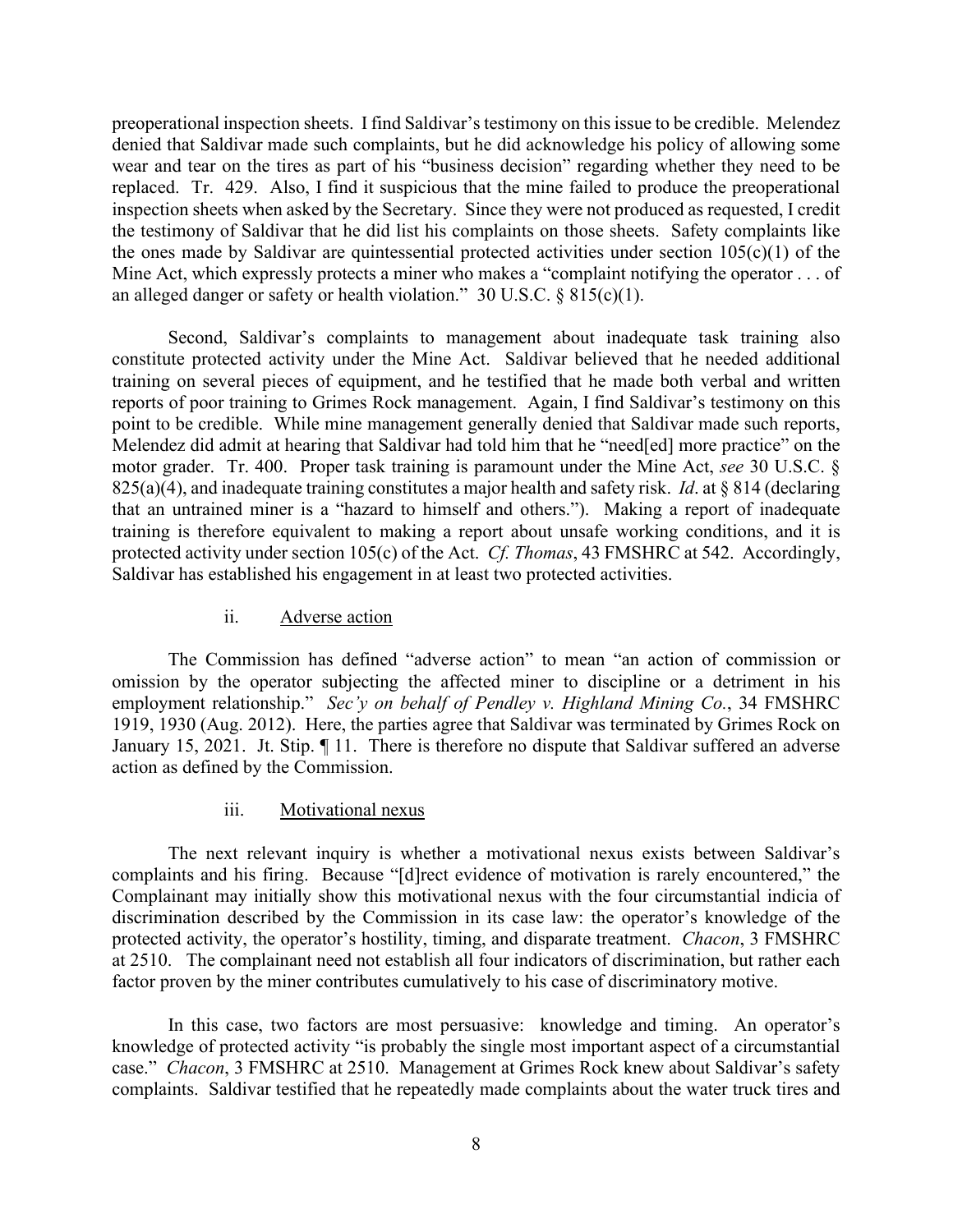about his inadequate training to Melendez and Garcia, both verbally and in writing. Additionally, Melendez acknowledged at hearing that Saldivar had asked for additional practice on the motor grader before he would feel comfortable operating it. Tr. 400.

Timing is another factor that weighs in favor of Saldivar. Coincidence in timing between the protected activity and the alleged adverse action can point toward discriminatory motive. The Commission has noted that it "applies no hard and fast criteria in determining coincidence in time" and that "[s]urrounding factors and circumstances may influence the effect to be given." *Hicks v. Cobra Mining Inc.*, 13 FMSHRC 523, 531 (Apr. 1991). Saldivar testified that he began making safety complaints within the first few weeks of returning to work at Grimes Rock on October 5, 2020. Tr. 96. By October 21, Saldivar had received the first in a series of disciplinary actions. Sec'y Ex. 2. These actions escalated until Saldivar was terminated on January 15, 2021. Therefore, at most three months elapsed between the first instances of protected activity and the adverse action, and disciplinary actions were progressively being issued during those three months. Under Commission case law, this temporal proximity can be an indication of discriminatory motive. *See Pero v. Cyprus Plateau Mining Corp*., 22 FMSHRC 1361, 1365 (Dec. 2000) (finding that timing weighed in favor of complainant when four months elapsed between protected activity and adverse action).

Knowledge and timing are the two strongest factors supporting Saldivar's claim of discriminatory motive, and these two factors alone can support a prima facie case. *See Pero*, 22 FMSHRC at 1365. But the Secretary has also offered some evidence regarding the final two factors, hostility and disparate treatment. Saldivar testified at hearing that Melendez and Garcia acted "malicious" toward him "every time [he] would complain about something." Tr. 211. He viewed the progressive disciplinary actions as evidence of management's mounting hostility for him in response to his complaints. Tr. 211. Furthermore, the Secretary argues that mine owner Russell Cochran displayed animus toward Saldivar when he called Saldivar's subsequent employer, Brett Jones. According to MSHA Special Investigator Troy VanWey, Jones told VanWey about how Cochran warned him to "be cautious" because "if [Saldivar] was willing to file [a discrimination] complaint against [Cochran], he could also file it against Mr. Jones as well." Tr. 543. Cochran denied ever having such a conversation. Tr. 587. Finally, the Secretary also alleges that Saldivar was treated differently than other miners once he lodged his complaints. A fellow miner, Oscar Nava, recounted times when he was late or when he damaged company property, but he told the Court that he was never fired for this conduct. Tr. 319-21. According to the Secretary, no other Grimes Rock employee had been terminated for performance issues in the two years prior to Saldivar's firing, except for an accountant. *See* Sec'y Br. at 16 (citing tr. 379).

The Secretary has introduced enough circumstantial evidence to support a conclusion or inference of retaliation. *See Turner*, 33 FMSHRC at 1065; *Driessen*, 20 FMSHRC at 328. Accordingly, a successful prima facie case of discrimination has been shown.

### *2. Grimes Rock's rebuttal*

Grimes Rock now has an opportunity to rebut Saldivar's prima facie case by producing evidence indicating either (i) that no protected activity occurred or (ii) that the adverse action was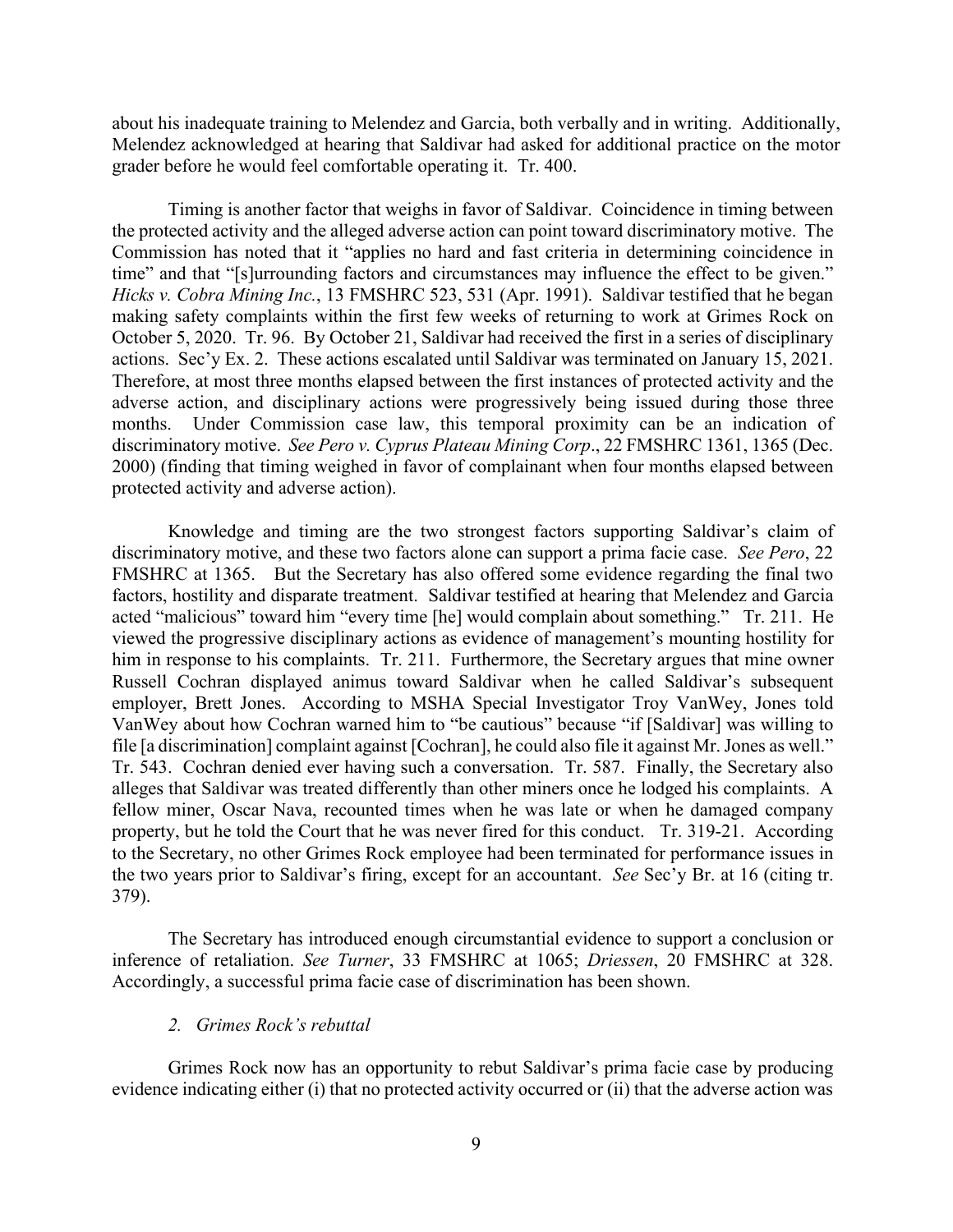not motivated by the protected activity. The company has offered arguments and evidence addressing both issues.

## i. Grimes Rock's argument that no protected activity occurred

The first argument advanced as part of the operator's rebuttal is that Saldivar never engaged in protected activity. Grimes Rock contends that Saldivar did not complain about the water truck tires, nor about his inadequate training at the mine.

First, Grimes Rock denies that Saldivar reported the poor condition of the tires on the Peterbilt water truck. In its brief, Grimes Rock first points out the absence of documentary evidence (notes, text message, preoperational inspection forms) showing that Saldivar ever made such a report. While Saldivar testified that he had reported the unsafe tires, mine management directly denied this claim at hearing. Tr. 411. Grimes Rock failed to point out at hearing that the Secretary repeatedly asked for such documentation, including preoperational reports, and the mine failed to provide it. Grimes Rock has also introduced pictures and testimony indicating that at least some of the tires that Saldivar complained about were in relatively good condition. *See* Resp. Ex. J; tr. 425-26, 597. This evidence does not nullify Saldivar's prima facie case, because a miner only needs a reasonable, good-faith belief about the existence a safety issue to support his protected activity. *See Kelly Diede v. Summit Inc.*, 13 FMSHRC 1155, 1162 (July 1991) (ALJ) ("The fact that there may have been no objective underlying safety problem would not invalidate a miner's good faith reasonable safety complaint.").

Second, Grimes Rock denies that Saldivar ever complained about inadequate training. Again, it argues that the Secretary has failed to introduce any evidence of the complaints beyond Saldivar's own testimony. But once again, Grimes Rock failed to produce the documents when asked by the Secretary. Furthermore, Grimes Rock argues that inconsistencies in Saldivar's testimony about his level of training diminishes his credibility on this point. Resp. Br. at 3. Finally, the company questions whether the underlying safety issue (the lack of training) was legitimate, detailing the variety of training that Saldivar went through while employed at Grimes Rock. The evidence points to the fact that, while Saldivar received new miner training and perhaps other training, he did not receive adequate task training. Grimes Rock produced no evidence of task training records for Saldivar.

# ii. Grimes Rock's argument that the adverse action was not motivated by the protected activity

Grimes Rock also argues that its termination of Saldivar was unrelated to his safety complaints. Instead, the operator asserts that it fired Saldivar due to his poor work performance, poor attendance, poor attitude, and the damage he caused to company property.

First, Grimes Rock claims that Saldivar's poor work performance was one reason for his termination. The company points to Saldivar's disciplinary actions as evidence of his unacceptable performance. Management issued the first writeup after Saldivar drove the water truck with low coolant and engine oil, risking damage to company equipment. The second writeup was issued in the wake of the water truck incident. Grimes Rock argues that Saldivar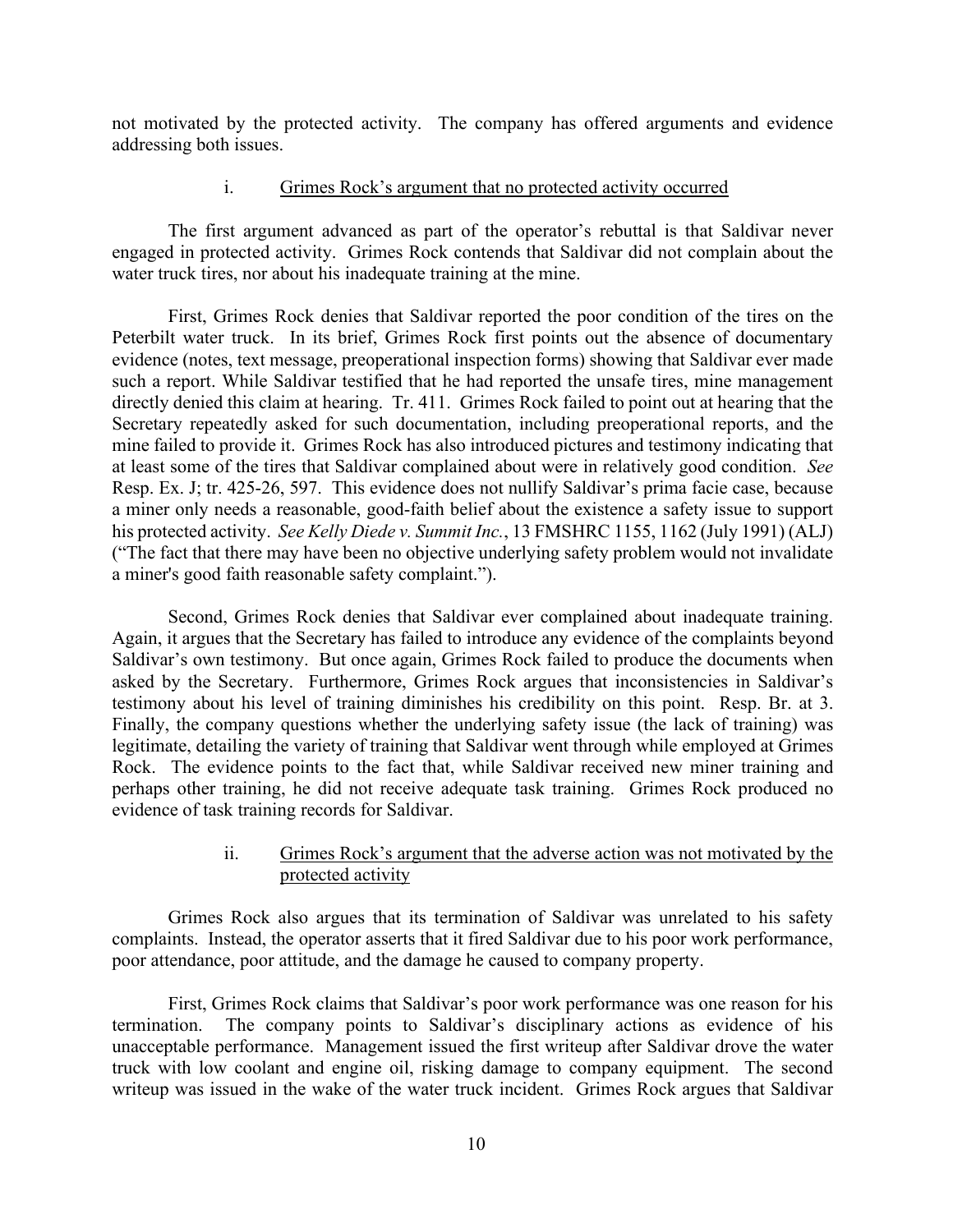caused the incident by overwatering the road and driving up the slick road in second gear. *See* Resp. Br. at 15-16. Rene Garcia issued two additional writeups: one for leaving the transmission fill tube of the dozer uncapped, and one for not paying attention while using the backhoe and causing damage to the tire. To Grimes Rock, these disciplinary forms stand as documentation of Saldivar's careless performance on the job.

The alleged performance issues extend beyond those documented on discipline forms. Rene Garcia testified that, on several other occasions, Saldivar failed to properly service the mine's mobile equipment. Tr. 475. These instances included failures to replenish hydraulic fluids and to clean the air filters. Tr. 475. This testimony was supported by equipment operator Mauricio Garcia, who testified that the fluid levels on his dozer were "either way too low or they were way over the [proper] amount" after Saldivar had performed the lube service. Tr. 669.

Second, Grimes Rock points to Saldivar's poor attendance as a factor in the decision to terminate him. Saldivar admitted at hearing that he had been tardy on multiple occasions, and he was written up for being four hours late to work on December 12, 2020. Tr. 175; Sec'y Ex. 7. When asked about Saldivar's overall attendance, Melendez said that "[i]t wasn't good." Tr. 429. Saldivar missed days at work due to meetings with his probation officer, often with Melendez's permission. Tr. 176-77. According to mine management, these frequent meetings had become quite disruptive to Saldivar's work schedule. Melendez recounted telling Saldivar to have his probation officer contact Melendez so that he could relay that Saldivar would "end up losing his job due to attendance" if the meetings continued with the same frequency. Tr. 430. Melendez also said at hearing that Saldivar's timecard revealed further attendance issues that went beyond the excused absences with his probation officer. Tr. 430.

Third, the operator cites Saldivar's poor attitude as a reason for his firing. Melendez testified that Saldivar butted heads with other employees. Tr. 409-14. According to Melendez, Saldivar did not take criticism well and would act more knowledgeable than his coworkers. Tr. 409-14. Rene Garcia testified that other employees began to ask him whether anyone else could service their equipment because "they did not want to deal with Mr. Saldivar." Tr. 474. Mauricio Garcia told the Court that he stopped asking Saldivar to correct his mistakes because Saldivar got so "bothered" if confronted about his errors. Tr. 669. When counseled by management, Saldivar "would get upset" and ignore the directives given to him. Tr. 410, 474. While the write-ups and the tardiness alone do not support a basis for terminating Saldivar, the testimony of a number of witnesses regarding Saldivar's attitude and inability to get along with other miners is persuasive.

Finally, Grimes Rock claims that it terminated Saldivar in part due to the damage he caused to company property. The company asserts that Saldivar's carelessness resulted in tire and rim damage on the water truck and the backhoe. Other documented performance issues, like leaving the transmission fluid uncapped and failing to replenish fluids on mobile equipment, could have caused further damage, according to Grimes Rock. Melendez testified that he "hired [Saldivar] to make sure that we kept our equipment safe and good, and he was actually costing me more money [with] every [piece of] equipment he would touch." Tr. 432.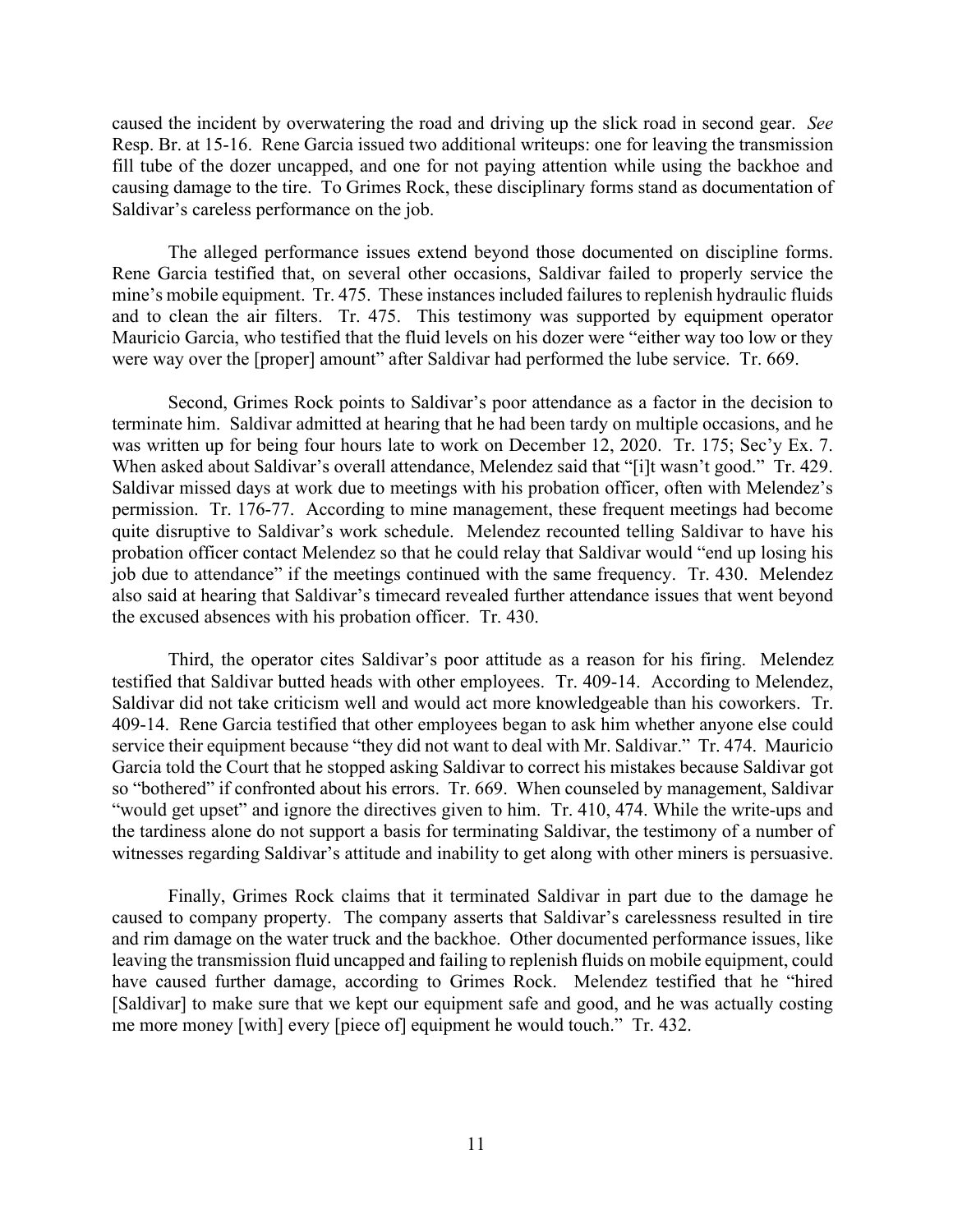In sum, Grimes Rock has presented evidence rebutting the existence of the discriminatory motive behind the adverse action. The Respondent's burden in making its rebuttal is merely one of production. Grimes Rock has introduced legitimate evidence that, if taken as true, would permit a factfinder to conclude that it did not discriminate against Saldivar. Accordingly, Grimes Rock has satisfied its burden of production and successfully rebutted the presumption of discrimination.

#### *3. Disposition*

Saldivar established a prima facie case, and Grimes Rock offered evidence in rebuttal. The rebuttable presumption of discrimination has dissipated. Now, the only inquiry remaining in this case is whether the Secretary has shown by a preponderance of the evidence that Saldivar's engagement in protected activity was a but-for cause of his termination.

In his brief, the Secretary argues that certain aspects of Grimes Rock's asserted rationales for terminating Saldivar are illegitimate and pretextual. The opportunity to prove pretext is an important part of the complainant's final burden in employment-discrimination cases. The complainant "must . . . have an opportunity to prove by a preponderance of the evidence that the legitimate reasons offered by the defendant were not its true reasons, but were a pretext for discrimination." *Tex. Dep't of Cmty. Affairs v. Burdine*, 450 U.S. 248, 253 (1981) (under Title VII of the Civil Rights Act of 1964, 4[2](#page-11-0) U.S.C. § 2000e et seq. ("Title VII")).<sup>2</sup> Indeed, "a plaintiff's prima facie case, combined with sufficient evidence to find that the employer's asserted justification is false, may permit the trier of fact to conclude that the employer unlawfully discriminated." *Reeves v. Sanderson Plumbing Prod., Inc*., 530 U.S. 133, 148 (2000) (under Title VII).

The Commission has explained that "pretext may be found . . . where the asserted justification is weak, implausible, or out of line with the operator's normal business practices." *Sec'y on behalf of Price v. Jim Walter Res., Inc*., 12 FMSHRC 1521, 1534 (Aug. 1990) (internal citations omitted). In previous cases, the Commission has outlined the types of evidence that may show pretext: a complainant may demonstrate "either (1) that the proffered reasons had no basis in fact, (2) that the proffered reasons did not actually motivate his discharge, or (3) that they were insufficient to motivate discharge." *Turner*, 33 FMSHRC at 1073 (emphasis omitted).

Here, the Secretary offers three showings of pretext. First, he points to inconsistencies among Melendez's statements about his reasons for terminating Saldivar. In the termination letter, Melendez told Saldivar that he was being fired for "damage [to] company property and performance issues," but he did not mention attendance or attitude issues as a motivating factor. Sec'y Ex. 15. Then, in a later letter to MSHA, Melendez said "[t]he reason I terminated Alvaro was for damaging company property." Sec'y Ex. 14. These inconsistencies allegedly shed doubt upon at least two of the operator's stated rationales for firing Saldivar. Second, the Secretary

<span id="page-11-0"></span><sup>&</sup>lt;sup>2</sup> The Commission often looks to other federal anti-retaliation legislation like Title VII when addressing questions involving the anti-retaliation provision of the Mine Act. *See, e.g., William Metz v. Carmeuse Lime, Inc.*, 34 FMSHRC 1820, 1830 (Aug. 2012); *Turner* 33 FMSHRC at 1065- 66.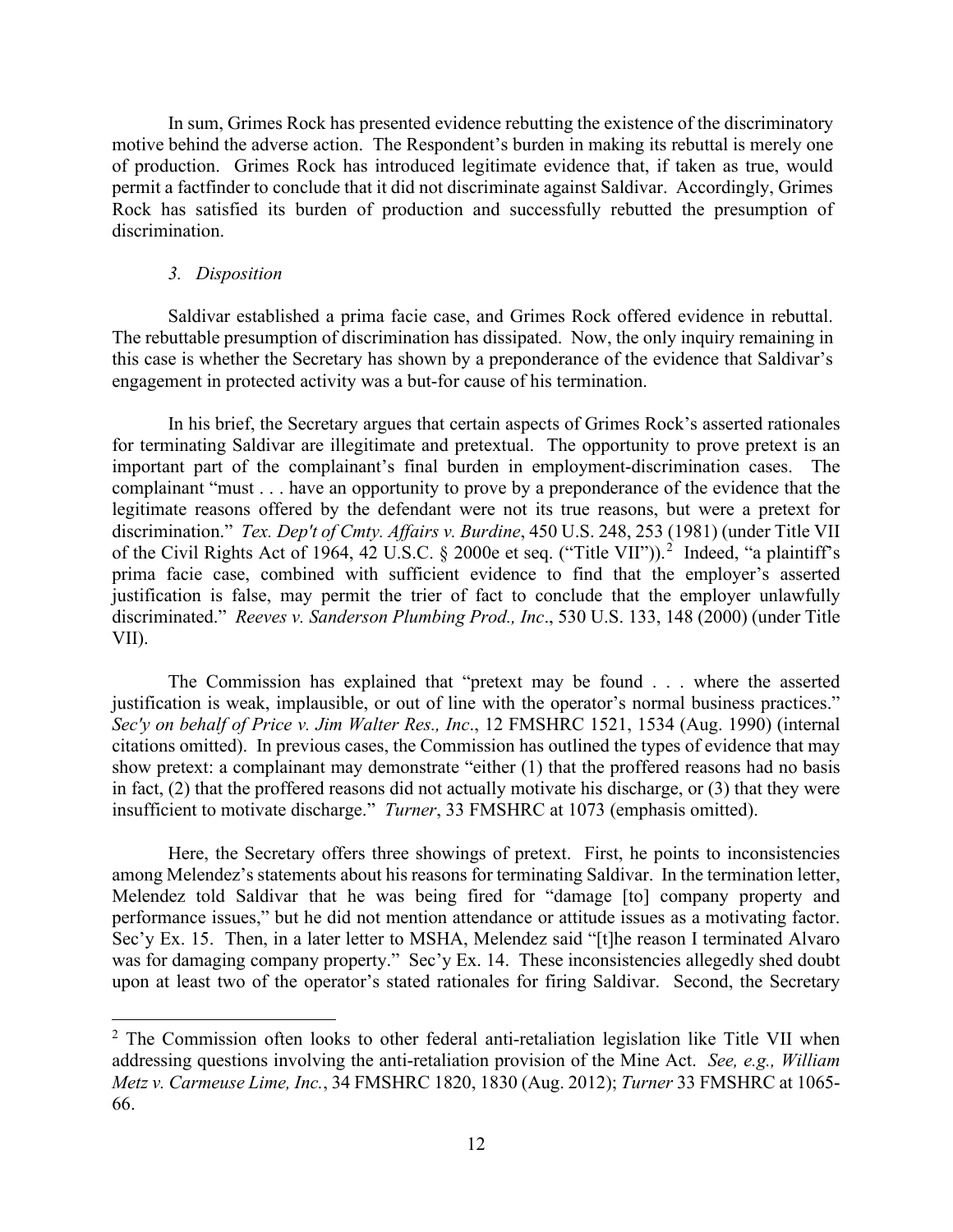argues that Melendez's readiness to hire Saldivar after his first period of employment and, subsequently, to provide a positive reference for Saldivar shows management's satisfaction with Saldivar's work performance. Third, the Secretary asserts that the evidence of disparate treatment, discussed *supra*, demonstrates that two nondiscriminatory rationales are pretextual.

None of the proffered theories of pretext are compelling. The inconsistencies in Melendez's statements are minor, and they do not necessarily show that Melendez was dishonest. Perhaps Melendez should have been more thorough in his statements but failing to do so does not stand as evidence of discrimination. Similarly, pretext is not found in Melendez rehiring Saldivar. Melendez testified that Saldivar is a skilled welder. Rehiring him based on that performance, or even offering a positive reference based on his welding<sup>[3](#page-12-0)</sup>, is not inconsistent with firing him for poor performance in a different role. Finally, the alleged disparate treatment does not prove pretext. The Secretary notes that another Grimes Rock employee, Oscar Nava, also had attendance issues.

Grimes Rock did not fire Nava for those attendance issues—but Melendez did demote him. Further, Nava was not a "similarly situated" employee when compared to Saldivar. Nava worked at Grimes Rock for five years and had been promoted multiple times during that tenure. Saldivar, in contrast, worked for Grimes Rock for just three months and remained at an entry-level position. Both parties failed to provide evidence in the record to demonstrate how Grimes Rock routinely hires or fires employees, and on what basis. Without such evidence it is difficult to conclude that Saldivar was treated differently than others. All of the Secretary's evidence regarding disparate treatment is unpersuasive because it fails to identify, with any specificity, true comparators that were treated differently than Saldivar.<sup>[4](#page-12-1)</sup>

The Secretary's limited showing of pretext, particularly evidence regarding disparate treatment, cannot support a finding of discrimination on behalf of Saldivar. The Secretary's case rests almost exclusively upon Saldivar's testimony. While I find Saldivar to be a credible witness, the record is simply devoid of other testimonial or physical evidence substantiating Saldivar's claims. I also find Melendez's testimony to be credible. The two men rarely deviated in their recitation of the facts, but instead disagree on how to interpret those facts. The weight of the evidence in this case tilts in favor of the interpretation advanced by Melendez and Grimes Rock.

The mine operator has established a reasonable nondiscriminatory rationale for firing Saldivar. His performance issues are well documented in the discipline forms, as well as in testimony from his coworkers and supervisors. Grimes Rock has introduced photographs and other documentation showing the property damage incurred by Saldivar, and the company has also elicited testimony from several mine employees attesting to Saldivar's bad attitude at work. As for attendance, Saldivar admitted to a certain amount of tardiness, and his supervisors all testified

<span id="page-12-0"></span><sup>&</sup>lt;sup>3</sup> The evidence supporting the notion that Melendez gave Saldivar a positive reference is weak.

<span id="page-12-1"></span><sup>&</sup>lt;sup>4</sup> This includes the Secretary's argument regarding the paucity of other miners who were terminated for performance issues. *See* Sec'y Br. at 16. Melendez testified that he did fire an accountant for poor work performance, *see* tr. 379, and the Secretary—who bears the burden of proof in this case—failed to identify any similarly situated employees whose performance issues did not lead to discipline.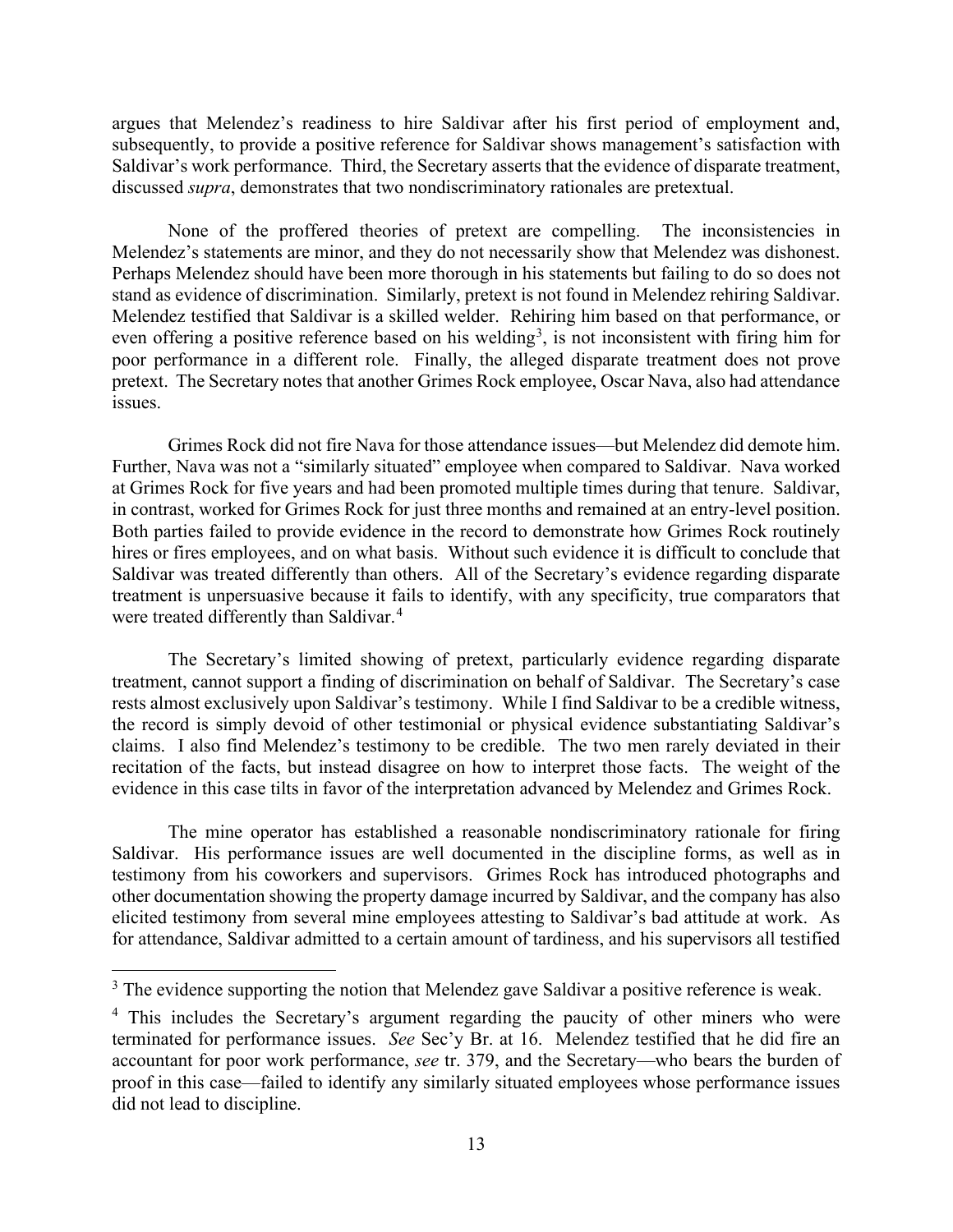to additional attendance issues. Given the testimony in the record, I find the attendance issue to be pretextual, thrown into the mix to support the allegation that Saldivar was terminated due to his performance. However, the other bases raised by Grimes Rock may have played a part in the firing. The record supports a conclusion that Saldivar was fired for legitimate reasons.

By comparison, the Secretary's case is limited. In many instances, the Secretary's claim of discrimination relies upon uncorroborated witness testimony instead of tangible documentary evidence.<sup>[5](#page-13-0)</sup> For example, there is little, if any, evidence beyond Saldivar's own testimony that demonstrates Grimes Rock's hostility toward his protected activity.

I accept the Secretary's view that Grimes Rock, through its owner, tried to influence Saldivar's subsequent employer by relating that Saldivar had filed a discrimination complaint against Grimes Rock and by warning that he may do the same thing to the new employer. However, that is not enough to establish animus. The Secretary also characterizes as hostile the issuance of the five disciplinary writeups, but those disciplinary actions are more likely attributable to Saldivar's poor performance at work. The Respondent has offered documentation and testimony supporting the allegations put forth in those discipline forms. In contrast, the Secretary offers very little evidence demonstrating that those writeups are marked by hostility or pretext.

Finally, the Secretary argues that "Grimes [Rock] should not be able to violate the Mine Act by failing to provide the required training and then blame Mr. Saldivar" when his inadequate training led to accidents or property damage. Sec'y Br. at 16. The Secretary's point is well taken. The fault for equipment damage should not be laid upon an untrained miner, and the Secretary alleges that Grimes Rock consistently neglected to provide its miners with the task training mandated by law. Based on my review of the record, the Secretary is likely correct. Unfortunately for the Secretary, that is not enough to negate the evidence supporting the operator's reasons for termination. Ultimately, the Secretary has failed to adequately refute the mine's legitimate nondiscriminatory rationale for firing Saldivar.

This case is a close call. I recognize that the Complainant is at a disadvantage because "it is the employer who is in the best position to prove what [it] would have done," *Pasula*, 2 FMSHRC at 2800, but the Secretary must still satisfy his burden to show by a preponderance of the evidence that discrimination was a but-for cause of Saldivar's termination. The evidence offered by the Secretary in this case does not satisfy that burden. I find that Saldivar was

<span id="page-13-0"></span><sup>&</sup>lt;sup>5</sup> The Secretary argues that it lacks documentary evidence in part because Grimes Rock withheld preoperational inspection sheets documenting Saldivar's complaints. In his brief, the Secretary asserts that "[a]s a sanction for [Grimes Rock's] spoliation of highly relevant evidence, the Court should infer that the missing reports reflected Mr. Saldivar's protected activity of complaining about safety issues." Sec'y Br. at 21. However, I credited Saldivar's testimony in that regard, so there is no need to grant that inference. I accepted it in part due to the operator's continued resistance to cooperate in the case and to provide relevant documents to the Secretary as requested. The mine operator's behavior throughout the case, toward the Court and toward the Secretary's counsel is clearly animus, but not necessarily against Saldivar.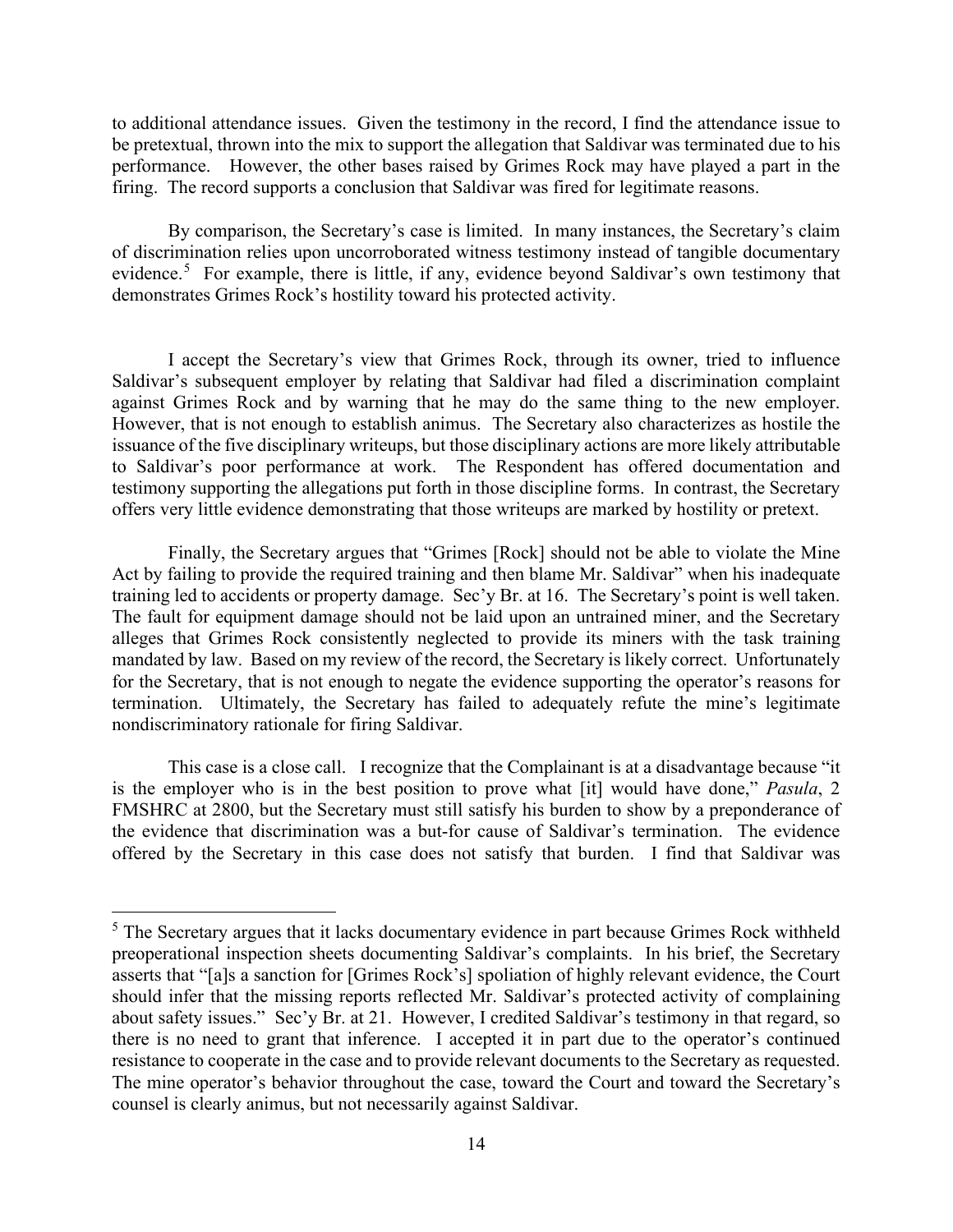terminated for both protected activity and poor performance; however, the protected activity was not a but-for cause of his firing.

In conclusion, I find that the Secretary has demonstrated a prima facie case of discrimination but has failed to adequately establish that the proffered reasons for terminating Saldivar were pretext. The Secretary did not show by a preponderance of the evidence that Saldivar's protected activity was a but-for cause of his termination. Instead, the weight of the evidence suggests that Grimes Rock would have terminated Saldivar for legitimate reasons even in the absence of his complaints. Therefore, I find that the Secretary has not met the required burden of proof pursuant to section 105(c) of the Mine Act. Because the Secretary has not met his burden in this case, I need not reach the question of remedy.

## **III. ORDER**

Accordingly, it is **ORDERED** that the complaint of discrimination brought by the Secretary of Labor on behalf of Alvaro Saldivar is hereby **DISMISSED**. The outstanding motions filed by the Respondent in this case are summarily **DENIED**. The Order of Temporary Economic Reinstatement in the related case is terminated.

ams

Margaret A. Miller Administrative Law Judge